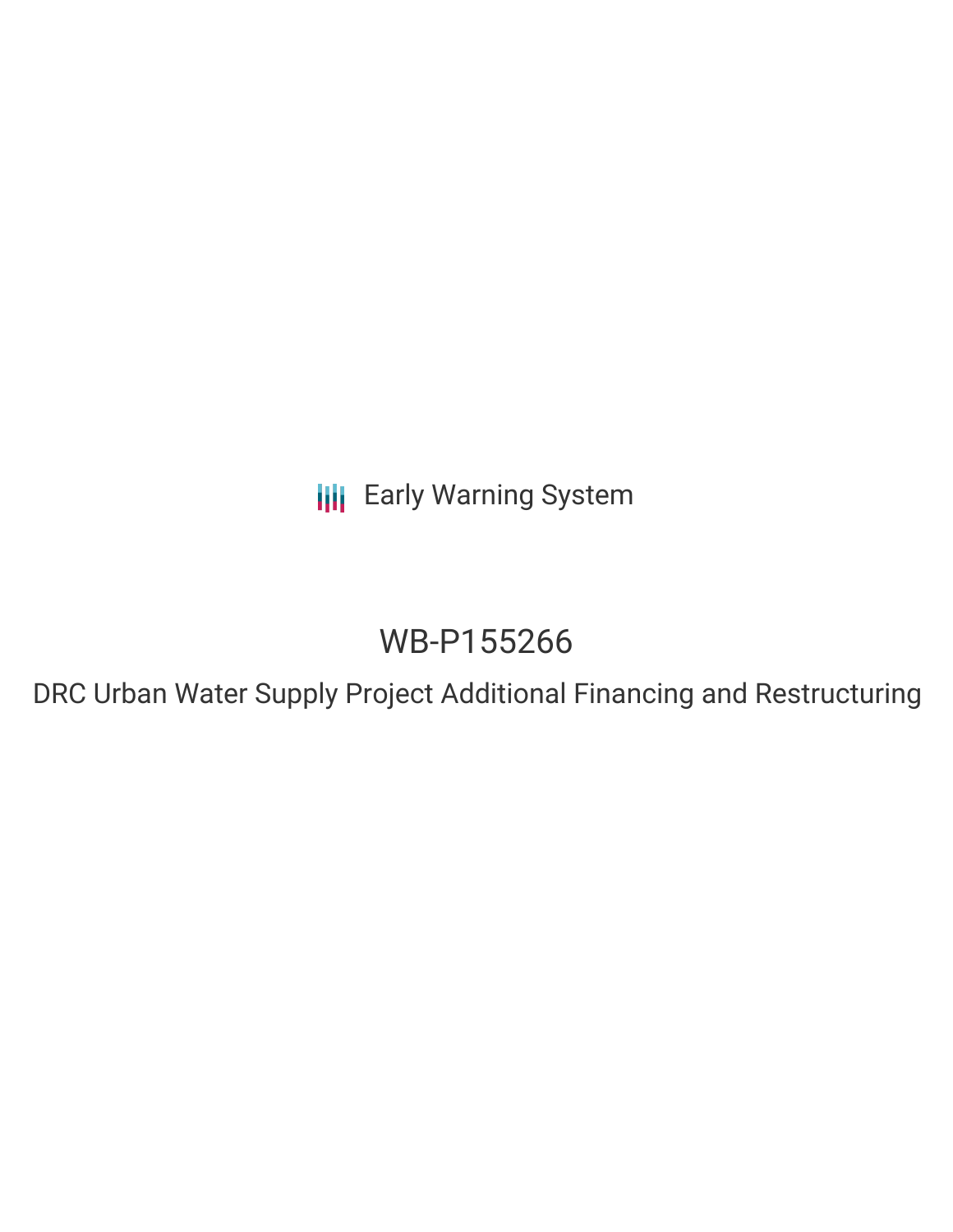

### **Quick Facts**

| <b>Countries</b>               | Congo, Democratic Republic of                                          |
|--------------------------------|------------------------------------------------------------------------|
| <b>Financial Institutions</b>  | World Bank (WB)                                                        |
| <b>Status</b>                  | Active                                                                 |
| <b>Bank Risk Rating</b>        | B                                                                      |
| <b>Voting Date</b>             | 2016-02-25                                                             |
| <b>Borrower</b>                | Ministry of Finance                                                    |
| <b>Sectors</b>                 | Construction, Infrastructure, Law and Government, Water and Sanitation |
| <b>Investment Type(s)</b>      | Grant                                                                  |
| <b>Investment Amount (USD)</b> | \$166.00 million                                                       |
| <b>Project Cost (USD)</b>      | $$166.00$ million                                                      |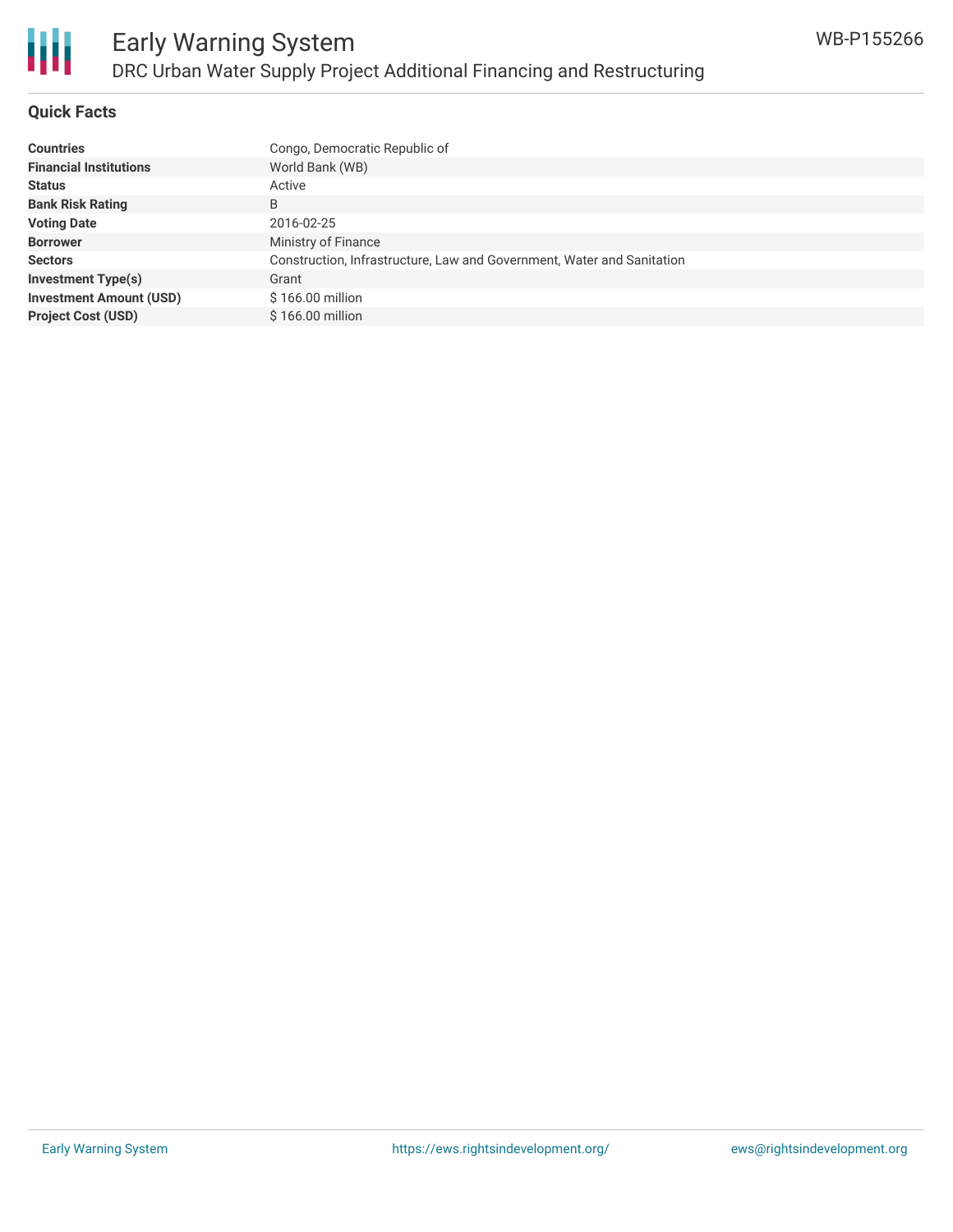

### **Project Description**

This project provides additional financing to increase sustainable access to water and increase the efficiency of the state water utility, REGIDESO. This additional financing will cover the costs of providing access to improved water services to approximately 1,395,000 additional people, improving equity and quality in the delivery of water services through the rehabilitation and expansion of the water facilities, and improving the governance and operational performances of REGIDESO.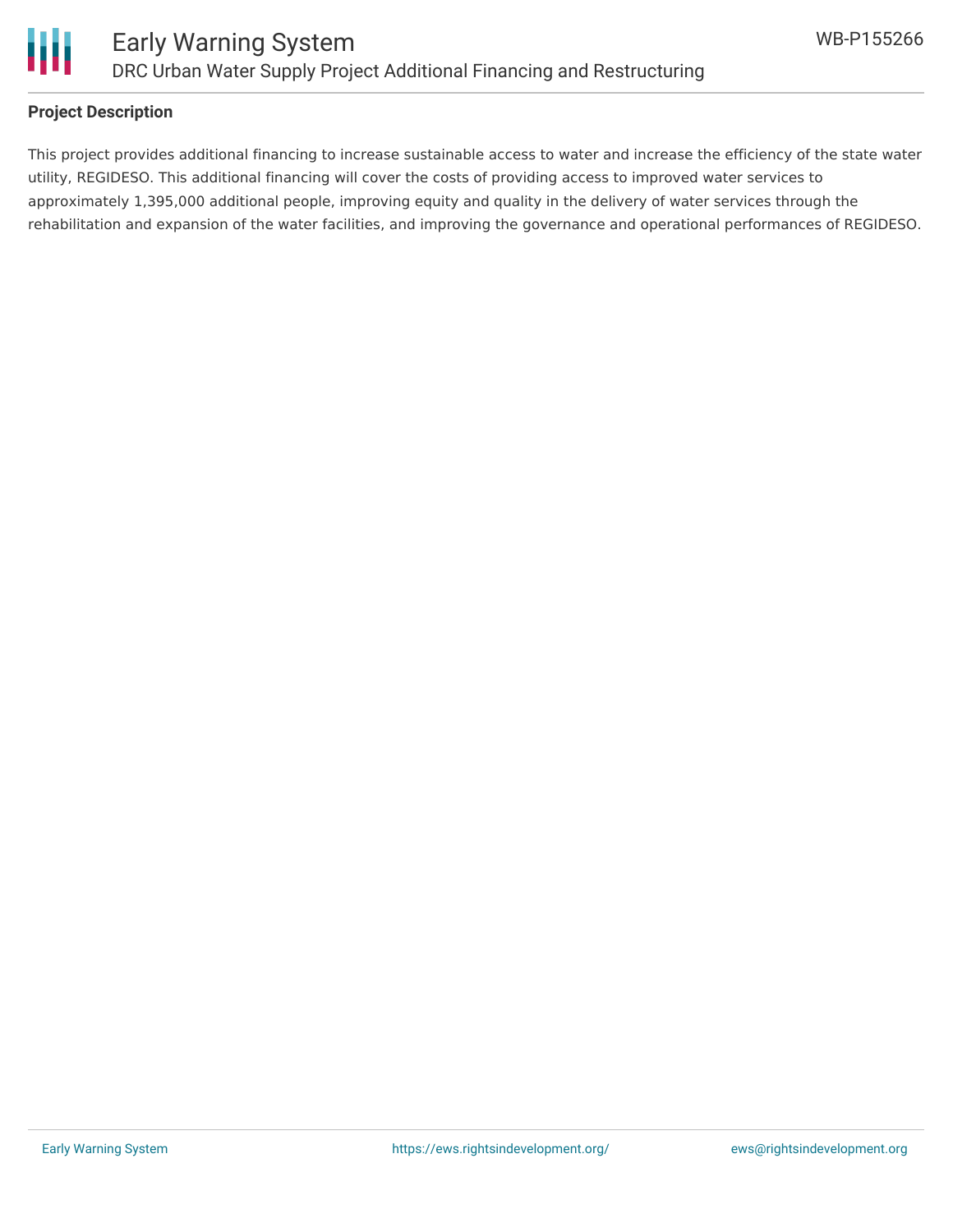

### **Investment Description**

World Bank (WB)

This project is funded by an IDA grant.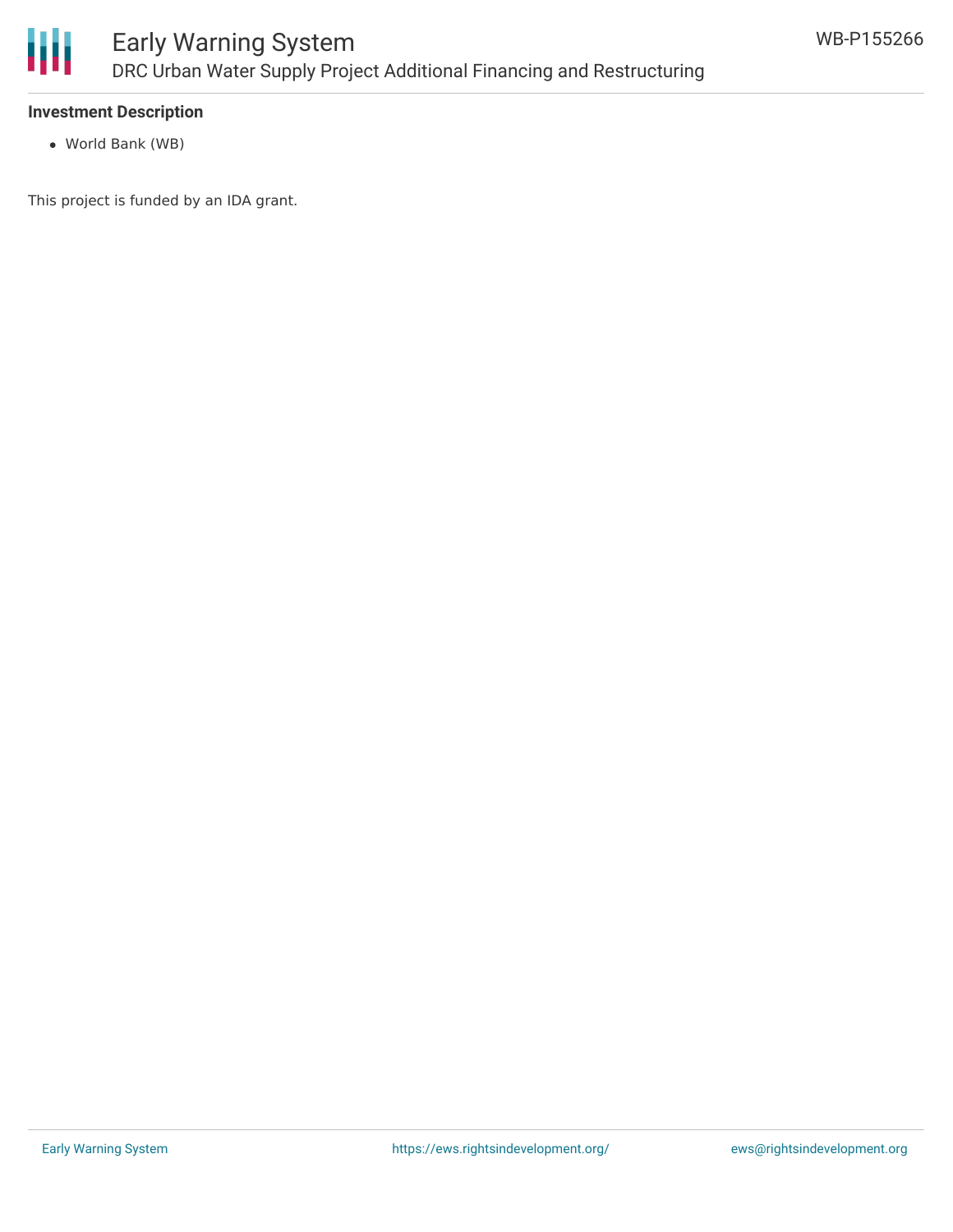# **Contact Information**

Organization: Ministry of Finance Contact: Henri Yav Mulang Title: Minister of State in charge of Finance Telephone: +243825852240 Email: l@minfinrdc.com

## ACCOUNTABILITY MECHANISM OF WORLD BANK

The World Bank Inspection Panel is the independent complaint mechanism and fact-finding body for people who believe they are likely to be, or have been, adversely affected by a World Bank-financed project. If you submit a complaint to the Inspection Panel, they may investigate to assess whether the World Bank is following its own policies and procedures for preventing harm to people or the environment. You can contact the Inspection Panel or submit a complaint by emailing ipanel@worldbank.org. You can learn more about the Inspection Panel and how to file a complaint at:

http://ewebapps.worldbank.org/apps/ip/Pages/Home.aspx.